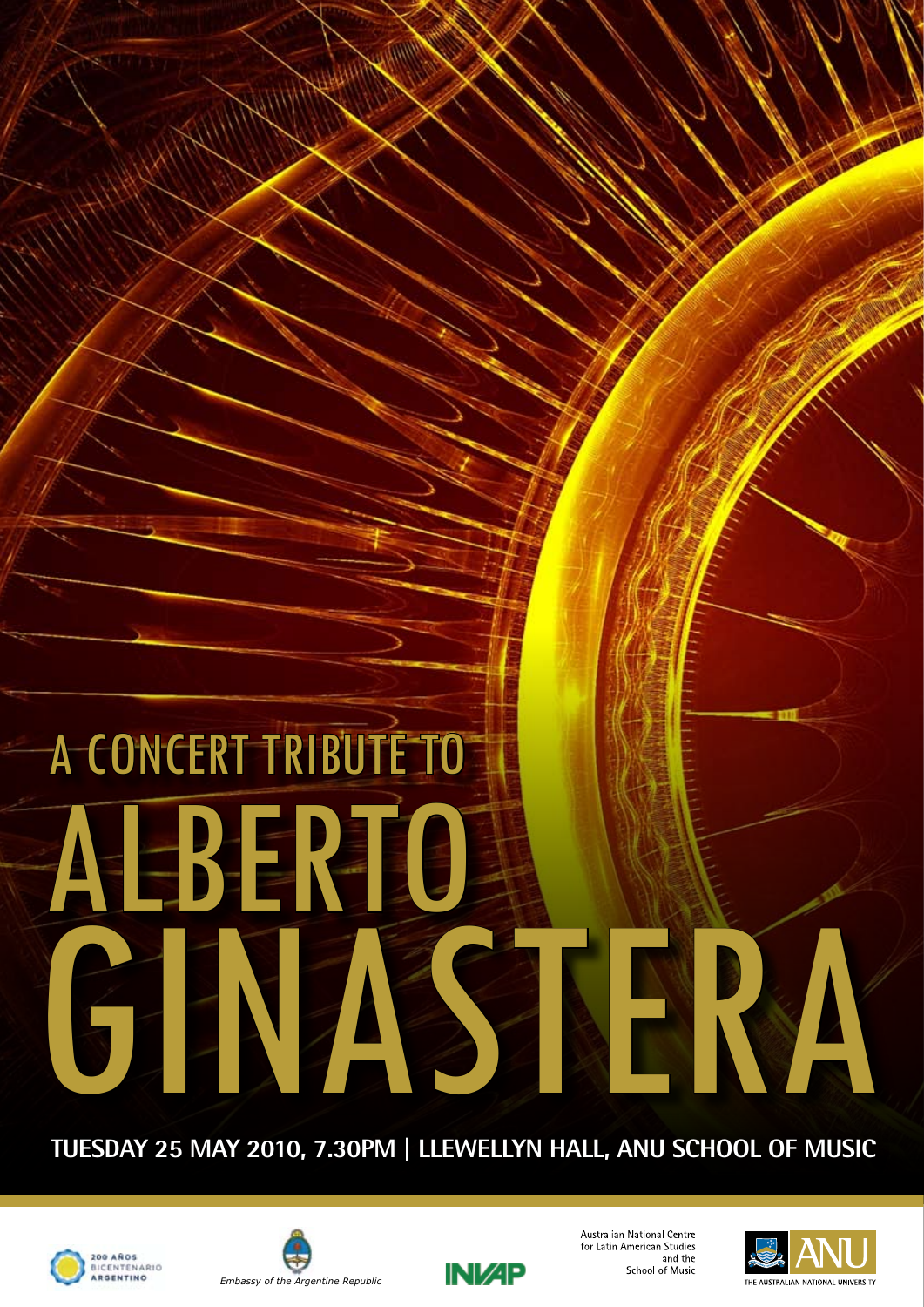

## **Adrian Walter | guitar**

Professor Adrian Walter AM is currently Head of the School of Music at the Australian National University. He was previously Dean of the Faculty of Law, Business and Arts at Charles Darwin University. He is enjoying developing some exciting new initiatives within the School's degrees and community outreach programs, acknowledging the School's position within one of Australia's most innovative tertiary institutions.

As Artistic Director of the Darwin International Guitar Festival since 1993, Adrian has been successful in developing a wide range of solo and ensemble opportunities for the classical guitar. Leading artists at the Festival have included John Williams, Leo Brower, David Russell, Peter Sculthorpe and Ross Edwards. The Festival is also renowned for its focus on promoting new works by Australian composers and has commissioned over 20 new works for solo guitar, guitar ensembles and guitar concerti.

Adrian completed his doctorate in19th century performance practice and is recognized as a leading authority on this subject area. He has given recitals and lectures in Australia, UK and Italy on authentic 19th century instruments, and regularly performs with the Academy of Nineteenth Century Music in Italy. He has been Director of the Charles Darwin University Chamber Orchestra and welcomed the opportunity to engage in conducting the ANU School Orchestra in 2009.

Adrian was recently awarded an AM for his services to the classical guitar and music education.

## **Marcela Fiorillo | piano**

Marcela Fiorillo was born in Argentina. A graduate of the National Conservatory of Music in Buenos Aires, she studied piano under Loustanau and Bronstein in Argentina and Montecino and Pressler in USA. She studied Chamber Music with Spiller, Tichauer and Pressler and Composition with Ficher. She also studied with Sancan, Kerer, Wild and Bruno. She was awarded by Fundación Coliseum, Fundación Leonor Hirsch Von Buch, Cameratta Bariloche and Mozarteum Argentino.

Marcela's career involves extensive activity as a performer and professor. She has performed in the most important theatres of Argentina: Teatro Colón, Belgrano Auditorium, Teatro S.Martín, and on radio and television. She has performed in New York, Washington and Bloomington, USA. She toured Italy and France performing at the "Musique sans Frontieres" and "Fetes Musicales-Savoie" Festivals. She performed in China with the Shanghai Broadcasting Symphony Orchestra and gave masterclasses at the Shanghai and Beijing Conservatories of Music. In Australia, she has performed at The International Music, Canberra Multicultural, ANU IberoAmerican and Castlemaine Festivals; and in Perth. She received the Canberra Critics Circle Award "The Best Concert of the Year 2007 " and the "Canberra Critics Circle Award 2008", for her conducting the Premiere of Piazzolla's Opera " María de Buenos Aires".

Marela's CDs include: *Argentine Music, Cyrulnik-Fiorillo; Voyage Across SouthAmerican Music; Tango; Argentine Composers; The Greatness of Liszt and Beethoven and Passion-Five Centuries of Spanish Music*.

In Argentina, she taught at the National Conservatory of Music and M. de Falla Superior Conservatory of Buenos Aires, holding the Chair of the Piano Department. Currently, she lives in Canberra teaching privately and at the School of Music and maintaining an active performance schedule.

## **Minh Le Hoang | guitar**

Minh Le Hoang has studied the classical guitar firstly with Carolyn Kidd and continuing with leading Australian guitarist/teacher, Timothy Kain at the ANU School of Music. He subsequently graduated with first class honours, receiving the highest mark ever achieved by a student in a solo recital. Minh then continued to undertake postgraduate studies and completed the course with a Master of Music.

A member of Australia's unique guitar quartet, Guitar Trek, Minh has toured extensively throughout Europe, toured for Musica Viva and appeared at major festivals including the Sydney Festival, Canberra International Chamber Music Festival, Port Fairy Classical Music Festival, Frankston, Darwin, and New Zealand International Guitar Festivals.

As a soloist and recitalist within Australia, he has given master classes and concerts for guitar societies in Sydney, Brisbane, Melbourne, Perth and Canberra. He has also toured extensively in the United States, Vietnam, and Japan. He is currently teaching in the Pre-Tertiary program of Australia's leading guitar department at the ANU School of Music.

Minh has gained first prize in numerous guitar competitions including the Adelaide Spring Guitar Competition and the 50th Tokyo International Guitar Competition.

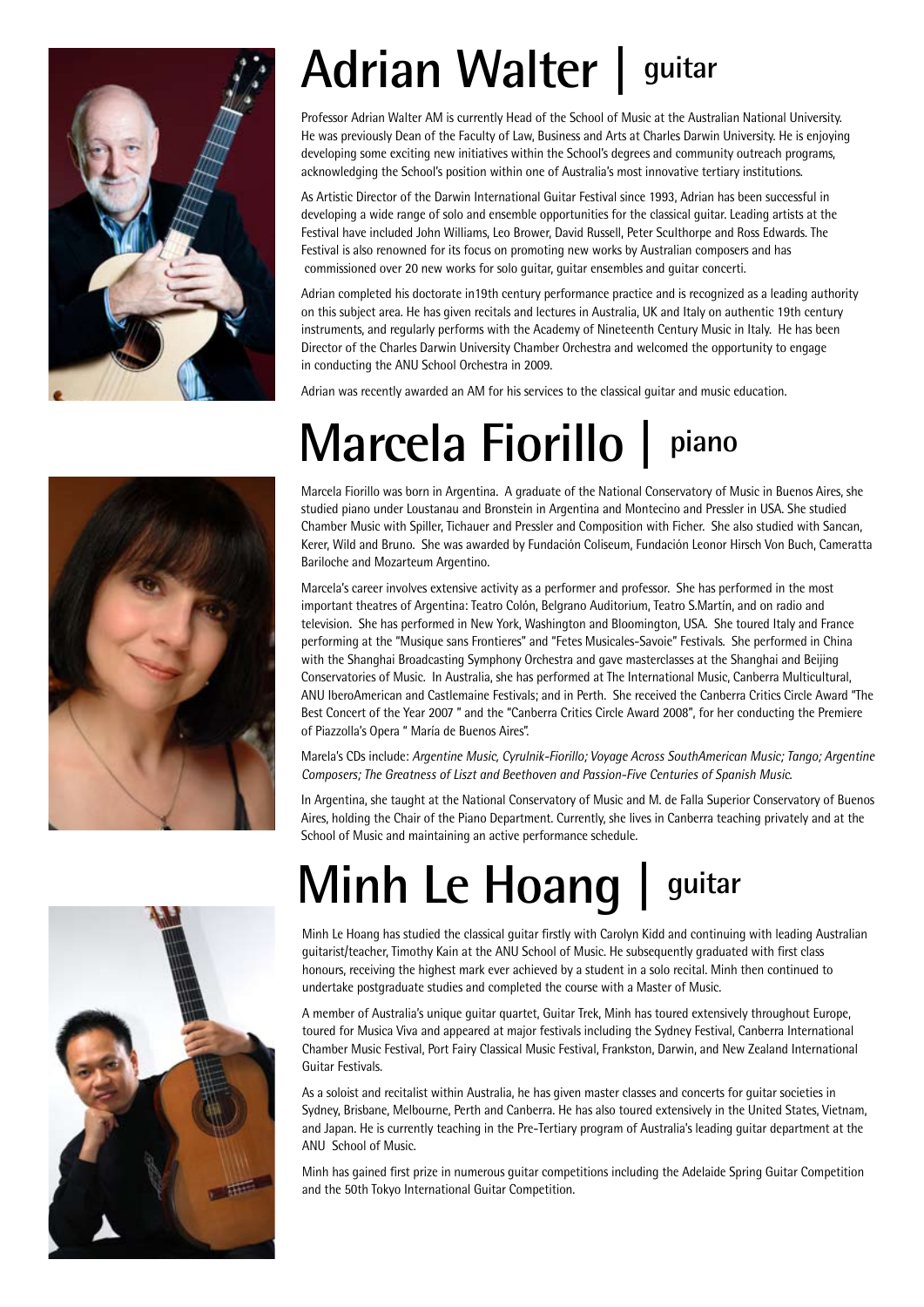## **Gary France | percussionist/conductor**

Gary France has championed percussion music in Australia for over twenty years through the conducting of seminal compositions such as Ionization by Varese, Ballet Mecanique by Antheil, Concerto for Violin and Orchestra by Harrison, 18 Musicians and Drumming by Reich and Coming Together and Hoketus by Andriessen and in this evenings concert Cantata Para América Magica by Ginástera..

Past performances have taken him to India, Africa, Indonesia, Singapore, Taiwan, New Zealand all parts of North America and Brazil. Gary has extensive leadership experience: A former head of the W.A. Conservatorium of Music and the ANU School of Music as well as Convener/Artistic Director of numerous major events such as Heartbeat Multi-Cultural Music Festival (1995), the Australian National Marimba Festivals (2001 & 2008) the Rhythms of Life Percussion Festival (2002) the Australian National Percussion Symposium (2003), the Australian Music Educators National Conference (2005) and The Australian World Rhythms Festival (2008). His most recent projects have included composing the sound design and music for the Australian premiere production of QED by Peter Parnell (West Wing), music for the Dawn Ceremony for the Beijing Olympic Torch Relay in Australia (2008) and collaborative composition and performance for the Southeast Asian segment of the Opening Ceremonies, 15th Asian Games DOHA (2006), the film score for Repercussions in Movement for the Castlemain State Festival (2007). Gary recently appeared at the New Directions Music Festival (Singapore 2005), the Taiwan- Australia New Media Art Symposium (AUS 2006), KOSA International Percussion Festival (USA 2006), the Auckland Festival (2007) and the Canberra International Music Festival (2008 & 2009). Gary was the first Australian appointed to the International Board of Directors of the Percussive Arts Society International in 2006.



## **Justine Anderson | soprano**

Justine Anderson completed her undergraduate degree at Latrobe University. She went on to complete a Postgraduate Diploma in Music Performance in 2006 and her Masters Degree at the Victorian College of the Arts in 2008.

Justine is passionately interested in the works of modern composers, and has performed in numerous concerts showcasing contemporary Australian and American composers. In 2008 Justine was recorded by the ABC in the Australian premiere of the Ginestera work 'Cantata para America Magica' and has featured as soloist on the recordings of three Australian composers, Andrew Ford, Anthony Pateras and Lachlan Brown. In addition she has premiered new works on 3CR as part of the Women Composers Concert Series, has sung with the new music groups Hutes, and Arcko and was an ensemble member of the contemporary opera Love, Death, Music and Plants.

Justine has performed as a soloist at a range of festivals including the Melbourne International Arts Festival, Port Fairy Spring Festival, Moonee Valley Festival, Darebin Music Feast and the Melbourne Fringe Festival. Her roles have included Pamina in Mozart's The Magic Flute, Elijah and this year Micaela in Carmen with Cut Opera Productions. In 2009 she worked on a short film called Black Pine Road, where she played a 'Vera Lynn impersonator'!

#### Acknowledgements

The Ambassador of Argentina, His Excellency Pedro Villagra Delgado, the Head of the ANU School of Music, Professor Adrian Walter AM and the Director of the Australian National Centre for Latin American Studies ANU, Dr John Minns, would like to thank the following people for their contribution to tonight's concert:

Marcela Fiorillo | for her vision in proposing this event

Gary France | Head of Percussion, ANU School of Music

Jorge Bagnini | ACT Multicultural Arts Officer

Belinda Kelly | Concert Coordinator, ANU School of Music

Deanna Riddell | Venue and Events Coordinator, ANU School of Music

Dinah Pollard | Graphic Designer, ANU School of Music

… and those performers, including students from the ANU School of Music, who have so generously contributed both their time and talent.

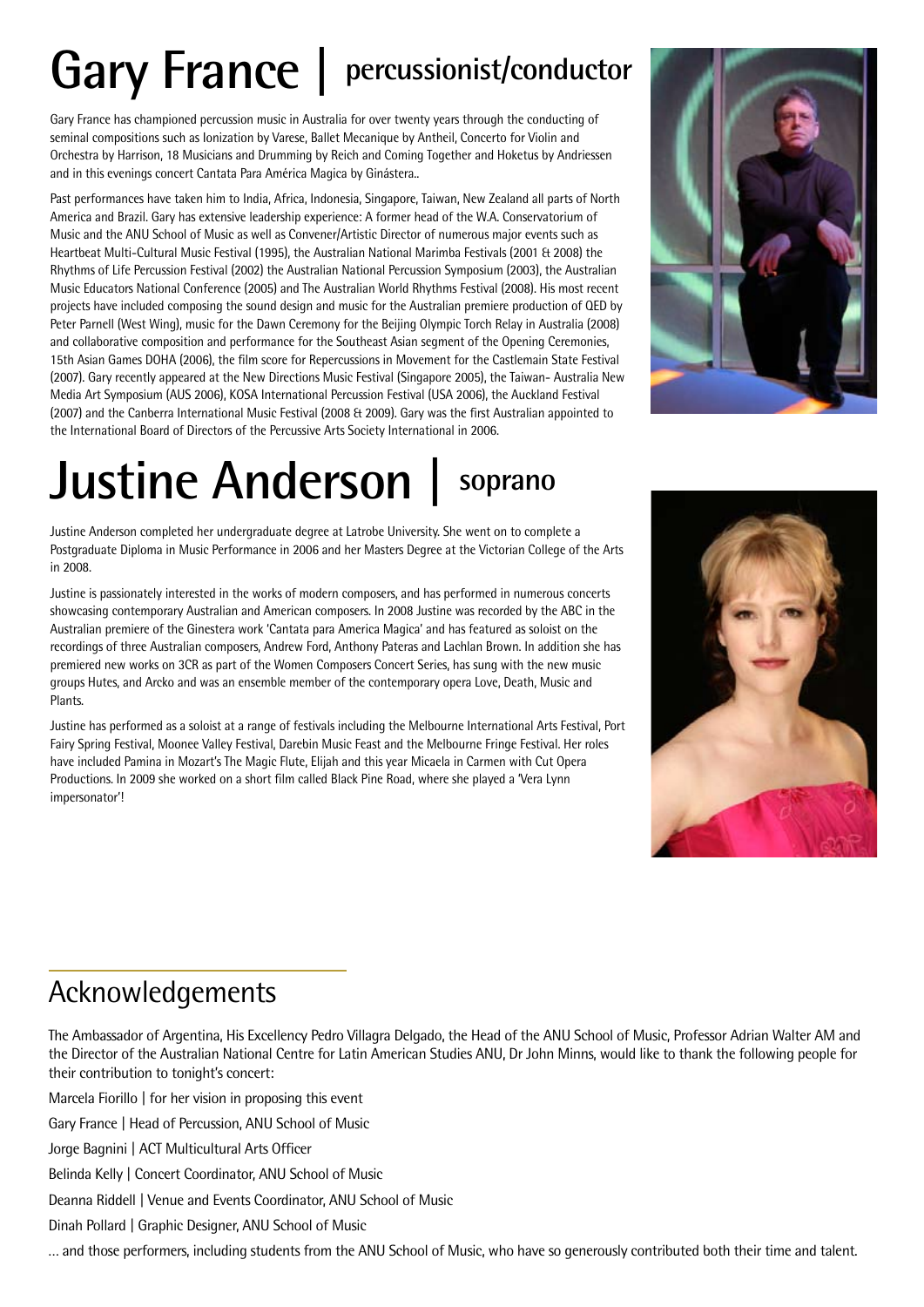## PROGRAM

#### *Welcome*

#### **ANCLAS Director | Mr John Minns**

#### *National Day toasts and Address*

**Deputy Chief of Protocol | Mr. Ross Westcott Republic of Argentina National Anthem**

**Ambassador of the Argentine Republic | His Excellency Pedro Villagra Delgado Australian National Anthem**

#### **Concert**

Sonata op. 47 for Guitar (1976) **GINASTERA** *Exordio Scherzo Canto Finale*

#### **Minh Le Hoang, guitar**

*Criolla op. 6 No. 3, for Piano* (1940) **GINASTERA** 

#### **Marcela Fiorillo, piano**

*1. Preludio rockero 2. Preludio triston 3. Candombe en mi*

#### **Adrian Walter, guitar**

**Sonata No. 1 op. 22, for Piano** (1952) **GINASTERA** *Allegro Marcato Presto Misterioso Adagio molto Appasionatto Ruvido ed Ostinato* **Marcela Fiorillo, piano**

#### *Three Preludes (1957)* **MAXIMO DIEGO PUJOL**

#### **Interval** (30 minutes)

Complimentary Argentine wine will be served at the main foyer

#### *Cantata para América Mágica op. 27* (1960 ) **GINASTERA**

*for Soprano, Percussion Ensemble, two Pianos and Celesta* 

*I- Preludio y Canto a la Aurora (Prelude and Song of dawn)*

*II- Nocturno y Canto de Amor (Nocturne and Love Song)*

*III- Canto para la Partida de los Guerreros (Song for the Warriors' Departure)*

*IV- Interludio Fantástico (Fantastic Interlude)*

- *V- Canto de Agonía y Desolación (Song of Agony and Desolation)*
- *VI- Canto de la Profesía (Song of the Prophesy)*

#### **Gary France, Conductor**

**Justine Anderson, Soprano**

**Marcela Fiorillo, Piano | James Huntingford, Piano | Adam Cook, Celesta ANU Percussion Ensemble: Antony Ratzer, Cary Finlay, Charles Martin, Chi-Hsia Lai, Christina Hopgood, Izac Sadler, Jacinta Dunlop, Jeremy Gallant, Lucas Edmonds William Jackson**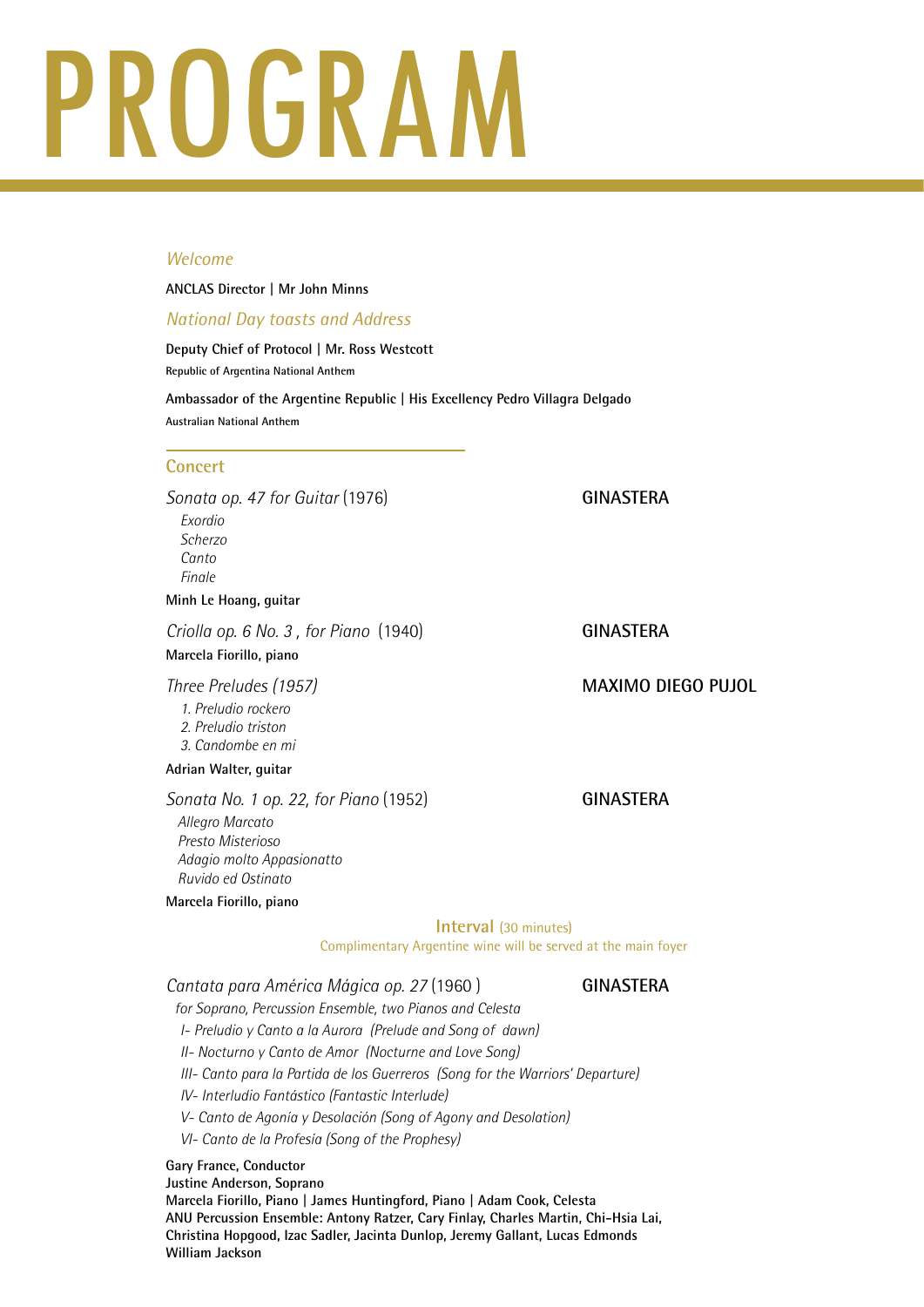## PROGRAM NOTES

#### *Alberto Ginastera is the most representative composer of Argentina.*

He transformed folk reference into a structural element, tracing the evolution found in the works of composers who relied on folk sources such as Bartok or Kodaly. In his music strong rhythms, folk-like thematic material, and the influence of nature are incorporated into a strong architectural design.

#### **THREE PRELUDES**

These Preludes - *Preludio rockero, Preludio triston* and *Candombe en mi*, reflect the rich musical heritage of Buenos Aires, providing a mecca for composers throughout the 20th Century. They express the melancholic sensibility of this city through the universal voice of the guitar.

#### **SONATA FOR GUITAR**

Three categories of folk elements are present in Ginastera's *Sonata for Guitar, op. 47*. Characteristics of the criollo folk guitar tradition and of the guitar itself play important roles in the construction of the piece. Elements of the andino cantos like the baguala and the vidala, as well as the use of the caja, are used in the development of important thematic material. Finally, the malambo and other criollo folk dances are used to generate the rhythms of the energetic closing movement.

#### **CRIOLLA**

*The Criolla* is the third piece from the series Pieces op. 6. It has been composed in Ginastera is typicall toccata writing, putting into academic means the folk elements taken from the malambo dance. In the middle section, he made the quotation: *"They say the rivers grow after the rain, that is the way my love grows when you're away"*, ending in a strong, vigorous finale of glissandi.

#### **SONATA No. 1 op. 22 FOR PIANO**

After 1945 Ginastera reached his maturity and, although his music was still imbued with folk elements, these were now considerably more subtle and more integrated into the composer's thinking in a way comparable to Bartók's so-called 'imaginary folklore'. This is the case for his three piano sonatas (1952, 1981 and 1983).

*The Piano Sonata No.1 Op.22* is amongst Ginastera's masterpieces. Commissioned by Carnegie Institute and Pennsylvania College for Women, it is the composer's only piano piece related to Subjective Nationalism. In a symbolic musical language, folk and regional traits are melted in a highly universal language.

The sonata is traced in four movements, the first one, *Allegro Marcato* is written in the classical Sonata form. Its opening theme, very primitive, is followed by the second theme, more pastoral like. The typical features are still polytonal elements and complex rhythms. The second movement, *Presto Misterioso* is a fleeting, vaporous three part scherzo where Ginastera uses a twelve-tone series for the first part and the second one conveys the folk reminiscences of a malambo. The third movement, *Adagio Molto Appassionato* is a three part lied reflecting the spirit of the landscape of North Argentina, with Ginastera's entirely personal accent. And the fourth movement, *Ruvido ed ostinato* in rondo form with five sections, is an example of Ginastera's typical toccata writting.

#### **CANTATA FOR THE MAGIC AMERICA**

Alberto Ginastera's *Cantata para America Mágica* (1960) is is a great work inspired by ancient pre - Colombian texts, travels in six scenes from the world's creation to its destruction, an idea again explored in Popol Vuh. It evokes the Mesoamerican world in three ways: quotations of Mayan and Aztec texts; sonic references to indigenous music, and most impressively, the use of serialist techniques to symbolise the symmetrical, cyclical nature of the Mayan world view.

The layout of the six movements represents a cycle, with the first and sixth movements illustrating creation (quoting Popul Vuh) and destruction (Chilam Balam), and are symmetric, with the second and fifth movements being soliloquies using similar rows. More symbolically, the combinatorial D-hexachord represents destruction: it is the sonority of the climax of the work, when the prophecy of destruction is proclaimed. This chord is also the progenitor of all eight rows used in the Cantata through transposition, inversion, rotation, and repartition. Hence, the D-hexachord represents both creation and destruction, making it symbolic of the Mesoamerican concept of a cyclical universe, where one world was destroyed so that another may arise.

Sonic references to indigenous music are made by a percussion ensemble including the Aztec ceremonial drums teponaxtle and huehuetl, the latter evoked by timpani; shifting, odd-numbered metric groupings reminiscent of indigenous drum syllables; and ornamental vocalisations.